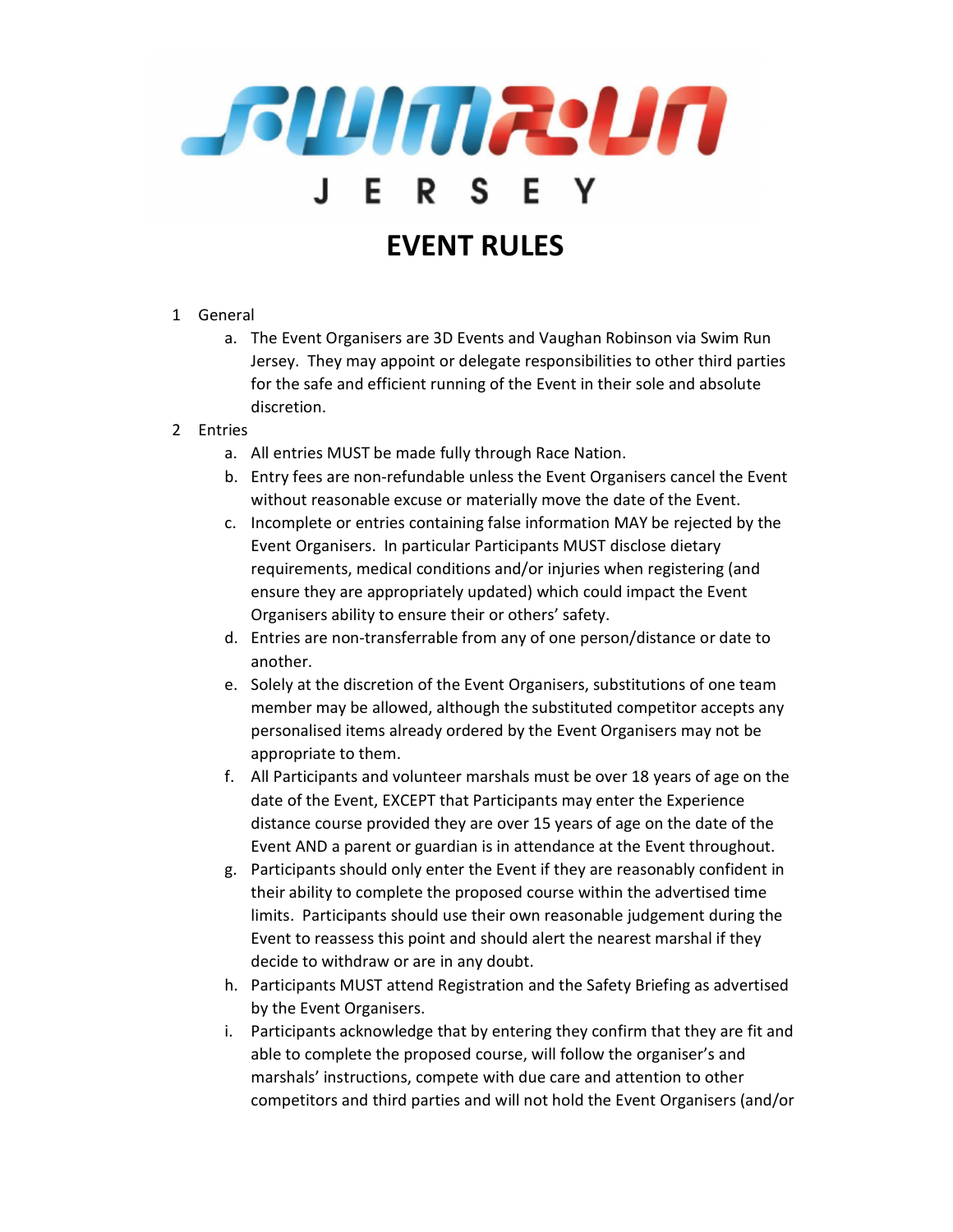other organisers, marshals, spectators, associate entities and other competitors) responsible for any financial loss, damage or injuries (including fatal ones) as a result of participating.

- 3 Course
	- a. The event course(s) will be made available to all Participants prior to the Event. While the course will be marked and volunteer marshals will be on the course, it is competitors responsibility to ensure they follow the correct route.
	- b. The Event Organisers reserve the right to amend the course.
	- c. Competitors MUST follow the official course, which includes swimming (only) between each swim entry and exit points (or as directed by marshals and/or safety cover) and running (or walking) at all other points.
	- d. Any changes to the Event course(s) to accommodate (for example but not limited to) changes in weather conditions will be communicated to competitors as soon as reasonably possible.
	- e. Participants MUST arrive at each designated check point BEFORE the advertised cut off. Any Participants who arrive AFTER an advertised cut off MUST withdraw from the Event by handing over their race vests. Marshals will offer reasonable assistance to help participants to leave the course.
	- f. Participants are responsible for ensuring that their race numbers have been recorded by the check point marshals.
- 4 Conduct
	- a. Participants should read and familiarise themselves with these Event Rules.
	- b. Participants should acknowledge they are sharing the course with the general public and should be both courteous and polite at all times.
	- c. Gates found open should be left open, gates found closed should be properly closed.
	- d. No littering is allowed ANYWHERE on the course. Within reason if you see a piece of litter which you think may have been dropped by another competitor, please pick it up and dispose of it either in a bin or at a check point.
	- e. Participants who are racing as part of a team MUST remain within 10m of each other at all times.
	- f. Participants should adhere to WADA rules and should not be intoxicated at any time during the race.
	- g. Participants should be considerate of their fellow competitors and should offer assistance in an emergency even if this sacrifices their own race.
- 5 Equipment
	- a. Participants MUST wear suitable footwear, carry a reusable cup or bottle and carry a whistle.
	- b. Participants MUST wear the race vest and, while swimming, the swim cap (both provided by the Event Organisers).
	- c. Participants MAY be required to carry or wear timing or other positioning equipment.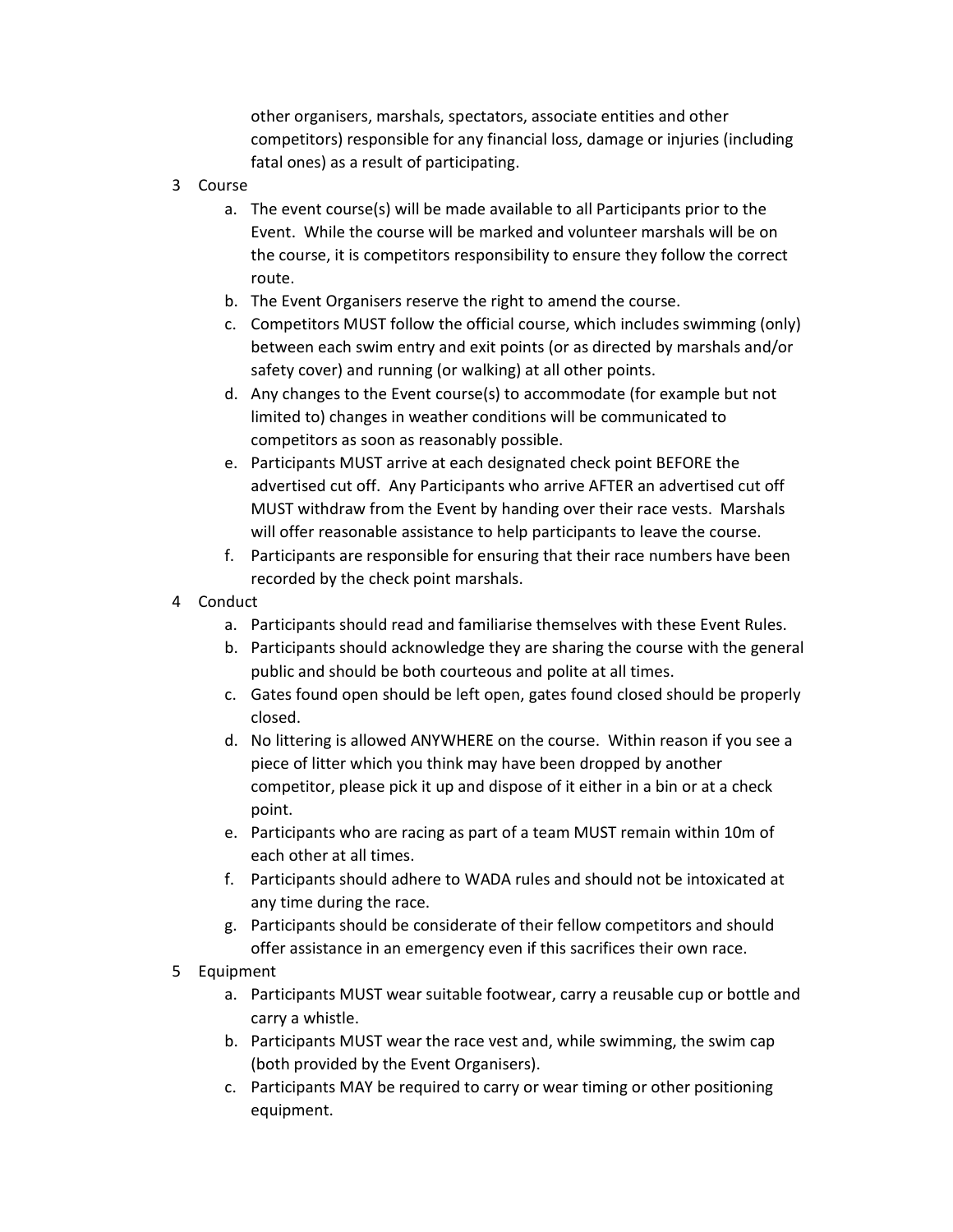- d. With the exception of the Experience distance course, Participants MUST wear a wetsuit suitable for cold water (10C) conditions. For the Experience distance course a wetsuit is still recommended.
- e. Participants competing solo MUST carry a tow float (a pull buoy does not count) with them at all times (it must be inflated while swimming).
- f. Participants MAY use paddles, pull buoys, fins (not extending more than 15cm beyond their toes) and other floats (not exceeding 100cm by 60cm).
- g. Participants MAY NOT use any powered propulsion devices.
- h. Participants MAY carry any amount of nutrition/hydration with them.
- i. Participants MAY NOT receive any outside assistance including nutrition/hydration EXCEPT from marshals at designated check points OR as otherwise agreed in advance due to medical conditions.
- j. Participants accept full responsibility for any bags left with the Event Organisers.
- 6 Results
	- a. The Event Start Time will be the time(s) recorded by the Event Organisers when the start is sounded.
	- b. A competitor's finish time will be the time from the Start Time to the time when they or both they and their team mate have crossed the finish line of the Event distance they entered.
	- c. Results, including any team name, gender(s), competitor names and times will be published as soon as reasonably possible after the event. Some results may also feature in articles and reports as deemed necessary by the Event Organisers for the promotion of future events and reporting of the current event.
	- d. Any mistakes or omissions should be communicated to the Event Organisers as soon as possible to allow for any revisions.
	- e. Any appeals against another team or solo competitor's adherence to these Event Rules must be made as soon as reasonably possible and MUST include: i) the race number of the competitor(s) involved, ii) the rule breached, iii) where the incident(s) took place and iv) details of any witnesses who can corroborate the appeal.
	- f. Any team or solo competitor can be withdrawn from the Event at any time if, in the sole discretion of the Event Organisers, their continued participation puts either themselves or others at risk. If one member of a team withdraws then the other team member must do so also.
	- g. Any team or solo competitor can be disqualified from the event at any time if, in the sole discretion of the Event Organisers, they have breached these Event Rules.
- 7 Rights
	- a. The Event Organisers assert exclusive right to all official photographs and video (in whatever format they are stored) of the event (even if made freely available) and may use these for the promotion of and reporting of the current and future events.